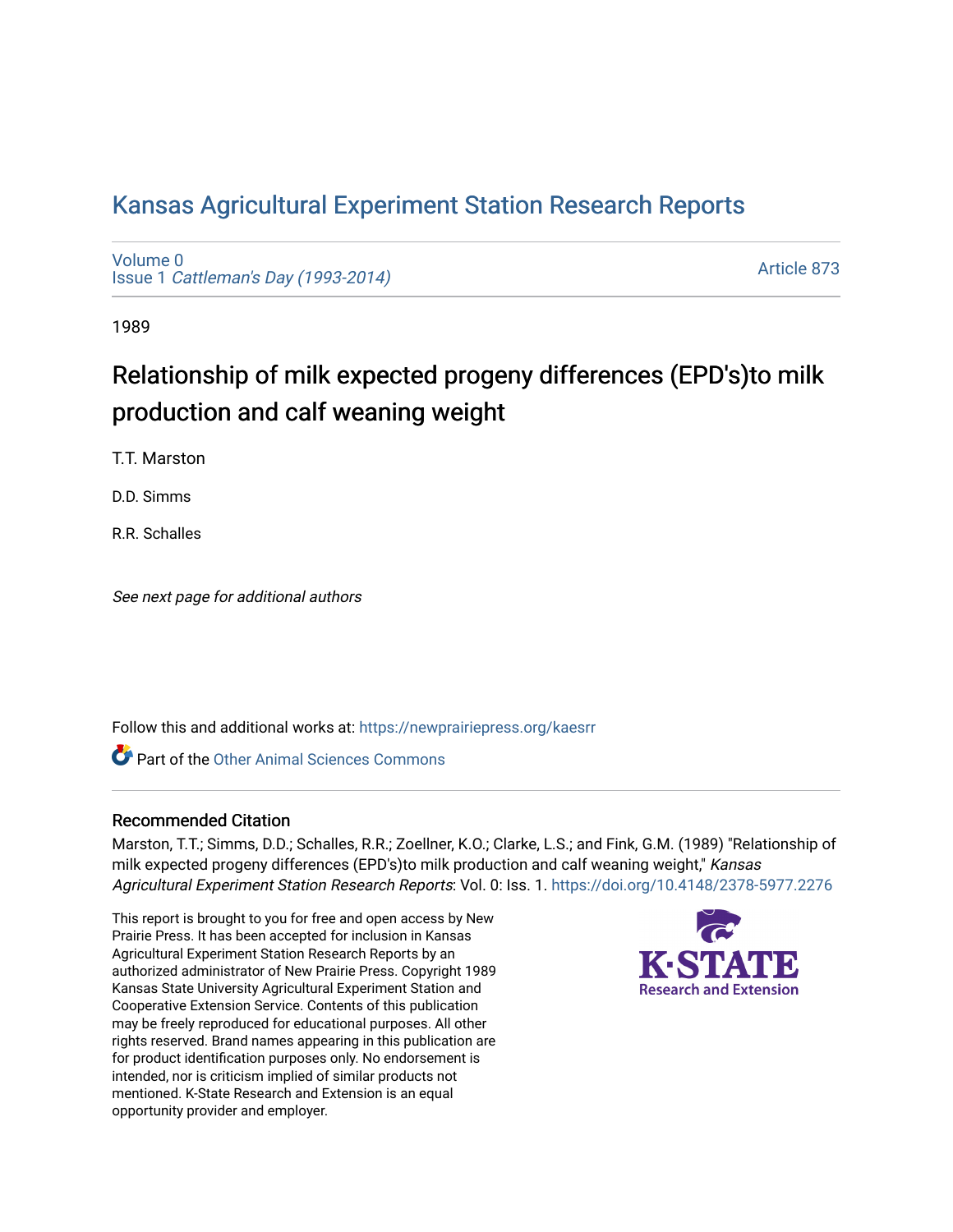# Relationship of milk expected progeny differences (EPD's)to milk production and calf weaning weight

## Abstract

Spring-calving Angus (n=37) and Simmental (n=28) cows were used to evaluate the relationship between milk expected progeny difference (EPD), milk production, total milk energy, and weaning weight. There were positive correlations between milk EPD's and milk produced during lactation, total milk energy per lactation, and calf weaning weight. On average, a 1 lb increase in milk EPD predicted a 1.8 lb increase in calf weaning weight and an increase of 56.6 (Angus) and 70.2 (Simmental) lb in total milk per lactation. Our results suggest that producers can use milk EPD's as selection tools to influence the milk production of their cows and subsequent weaning weights of their calves.

### Keywords

Cattlemen's Day, 1989; Kansas Agricultural Experiment Station contribution; no. 89-567-S; Report of progress (Kansas State University. Agricultural Experiment Station and Cooperative Extension Service); 567; Beef; expected progeny differences (EPD's); Milk production; Calf weaning weight

### Creative Commons License



This work is licensed under a [Creative Commons Attribution 4.0 License](https://creativecommons.org/licenses/by/4.0/).

### Authors

T.T. Marston, D.D. Simms, R.R. Schalles, K.O. Zoellner, L.S. Clarke, and G.M. Fink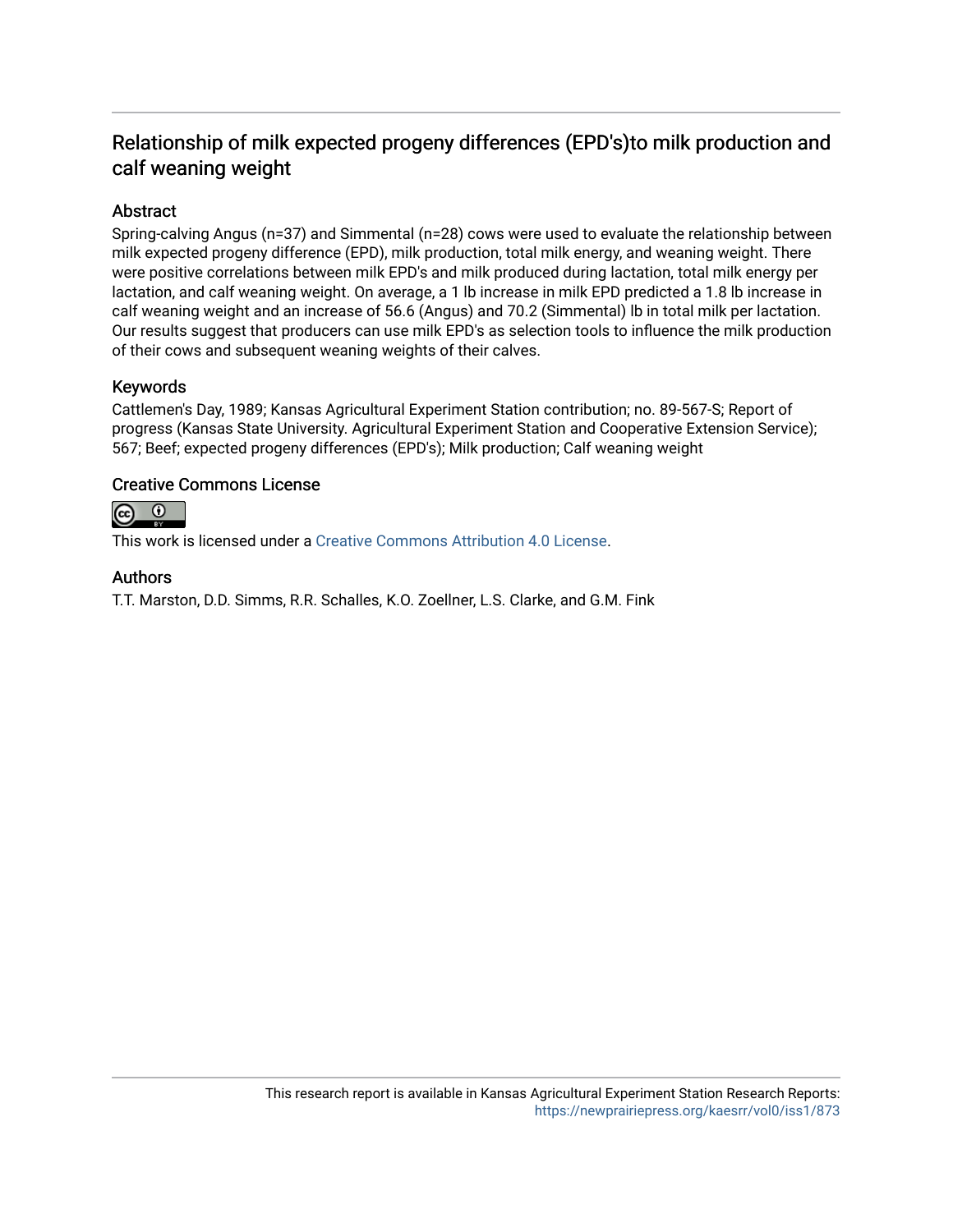

#### **Summary**

Spring-calving Angus ( $n=37$ ) and Simmental ( $n=28$ ) cows were used to evaluate the relationship between milk expected progeny difference (EPD), milk production, total milk energy, and weaning weight. There were positive correlations between milk EPD's and milk produced during lactation, total milk energy per lactation, and calf weaning weight. On average, a 1 lb increase in milk EPD predicted a 1.8 lb increase in calf weaning weight and an increase of 56.6 (Angus) and 70.2 (Simmental) lb in total milk per lactation. Our results suggest that producers can use milk EPD's as selection tools to influence the milk production of their cows and subsequent weaning weights of their calves.

#### **Introduction**

Variation in milk production of beef cows accounts for much of the variation in calf weaning weights. Unfortunately, it has been difficult to select for this factor because milk production of beef cows is difficult to measure. Development of Expected Progeny Differences (EPD's) for milk production have provided purebred and commercial breeders with the opportunity to increase selection pressure on milk production. However, many cattle breeders continue to question the validity of milk EPD's. This study was initiated to determine the relationship between milk EPD's and actual milk production and calf weaning weights.

#### **Experimental Procedures**

Spring-calving, purebred Angus ( $n=37$ ) and Simmental ( $n=28$ ) cows were milked at approximately 60, 120, and 180 days postpartum to establish individual lactation curves. At each milking, the cows and calves were separated for approximately 4 hours, placed together until all calves completed nursing, and separated again. Cows were injected I.M. with 40 I.U. oxytocin to stimulate milk letdown and machine milked 12 hours following this separation. Samples from each milking were analyzed by Kansas Dairy Herd Improvement Association to determine the relationship of milk components (butterfat, protein, lactose, and total solids) to weaning weight and milk EPDs.

Twenty-four hour milk production was estimated by doubling the 12 hour production, after adjusting for time of separation from the calf. Daily milk production values were used to calculate lactation curves, using the procedure described by Schalles and co-workers in the preceding paper. Then, total milk production per lactation was determined from those curves.

Ÿ.

3